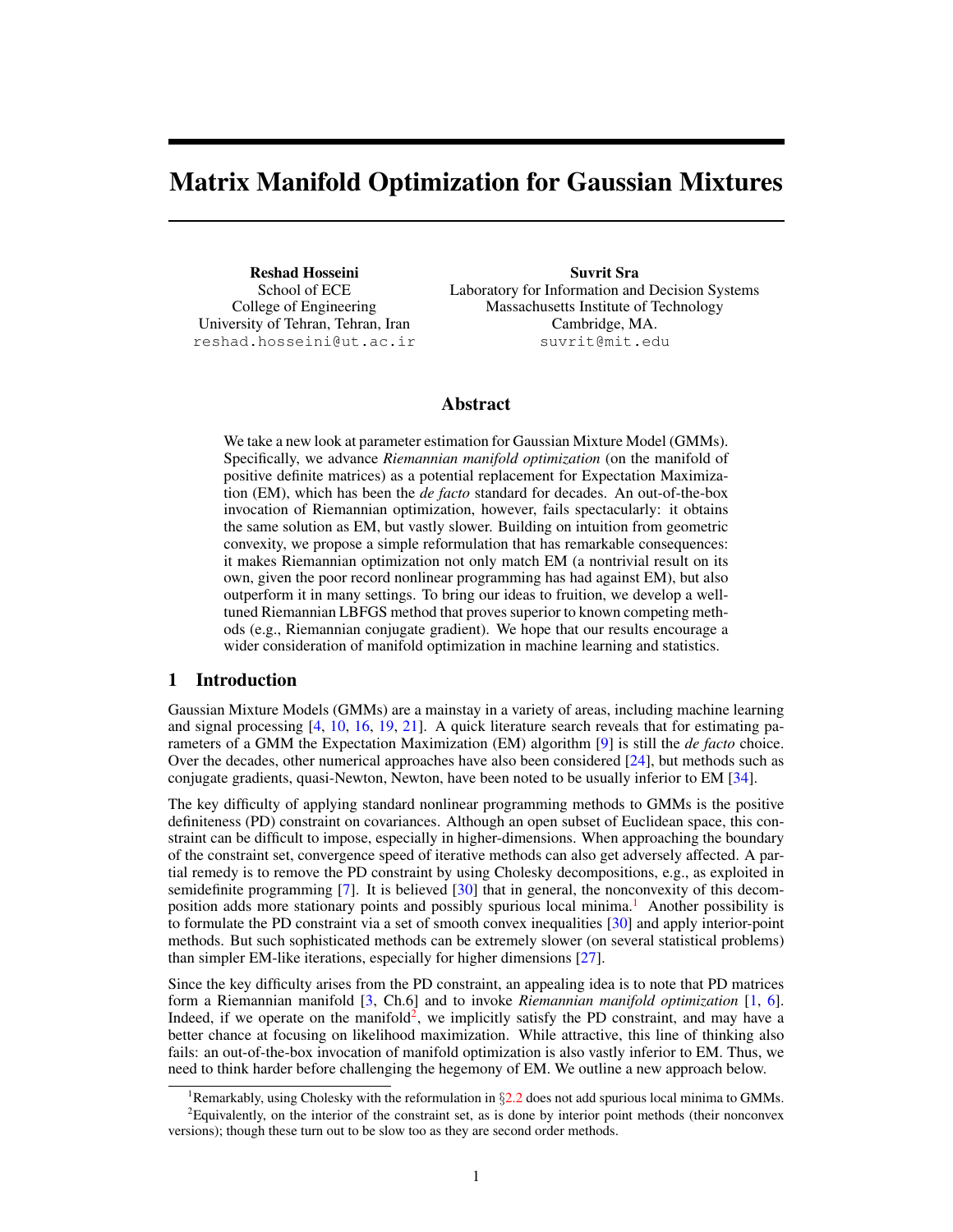Key idea. Intuitively, the mismatch is in the geometry. For GMMs, the M-step of EM is a *Euclidean convex* optimization problem, whereas the GMM log-likelihood is not *manifold convex*[3](#page-1-0) even for a single Gaussian. If we could reformulate the likelihood so that the single component maximization task (which is the analog of the M-step of EM for GMMs) becomes manifold convex, it might have a substantial empirical impact. This intuition supplies the missing link, and finally makes Riemannian manifold optimization not only match EM but often also greatly outperform it.

To summarize, the key contributions of our paper are the following:

- Introduction of Riemannian manifold optimization for GMM parameter estimation, for which we show how a reformulation based on geodesic convexity is crucial to empirical success.
- Development of a Riemannian LBFGS solver; here, our main contribution is the implementation of a powerful line-search procedure, which ensures convergence and makes LBFGS outperform both EM and manifold conjugate gradients. This solver may be of independent interest.

We provide substantive experimental evidence on both synthetic and real-data. We compare manifold optimization, EM, and unconstrained Euclidean optimization that reformulates the problem using Cholesky factorization of inverse covariance matrices. Our results shows that manifold optimization performs well across a wide range of parameter values and problem sizes. It is much less sensitive to overlapping data than EM, and displays much less variability in running times.

Our results are quite encouraging, and we believe that manifold optimization could open new algorithmic avenues for mixture models, and perhaps other statistical estimation problems.

Note. To aid reproducibility of our results, MATLAB implementations of our methods are available as a part of the MIXEST toolbox developed by our group [\[12\]](#page-8-14). The manifold CG method that we use is directly based on the excellent toolkit MANOPT [\[6\]](#page-8-13).

Related work. Summarizing published work on EM is clearly impossible. So, let us briefly mention a few lines of related work. Xu and Jordan [\[34\]](#page-8-7) examine several aspects of EM for GMMs and counter the claims of Redner and Walker [\[24\]](#page-8-6), who claimed EM to be inferior to generic secondorder nonlinear programming techniques. However, it is now well-known (e.g., [\[34\]](#page-8-7)) that EM can attain good likelihood values rapidly, and scales to much larger problems than amenable to secondorder methods. Local convergence analysis of EM is available in [\[34\]](#page-8-7), with more refined results in [\[18\]](#page-8-15), who show that when data have low overlap, EM can converge locally superlinearly. Our paper develops Riemannian LBFGS, which can also achieve local superlinear convergence.

For GMMs some innovative gradient-based methods have also been suggested [\[22,](#page-8-16) [26\]](#page-8-17), where the PD constraint is handled via a Cholesky decomposition of covariance matrices. However, these works report results only for low-dimensional problems and (near) spherical covariances.

The idea of using manifold optimization for GMMs is new, though manifold optimization by itself is a well-developed subject. A classic reference is [\[29\]](#page-8-18); a more recent work is [\[1\]](#page-8-12); and even a MATLAB toolbox exists [\[6\]](#page-8-13). In machine learning, manifold optimization has witnessed increasing interest<sup>[4](#page-1-1)</sup>, e.g., for low-rank optimization [\[15,](#page-8-19) [31\]](#page-8-20), or optimization based on geodesic convexity [\[27,](#page-8-10) [33\]](#page-8-21).

## 2 Background and problem setup

The key object in this paper is the *Gaussian Mixture Model (GMM)*, whose probability density is

$$
p(\boldsymbol{x}) := \sum\nolimits_{j=1}^K \alpha_j p_{\mathcal{N}}(\boldsymbol{x};\boldsymbol{\mu}_j,\boldsymbol{\Sigma}_j), \qquad \boldsymbol{x} \in \mathbb{R}^d,
$$

and where  $p_{\mathcal{N}}$  is a (multivariate) Gaussian with mean  $\mu \in \mathbb{R}^d$  and covariance  $\Sigma \succ 0$ . That is,

$$
p_{\mathcal{N}}(\boldsymbol{x}; \boldsymbol{\mu}, \boldsymbol{\Sigma}) := \det(\boldsymbol{\Sigma})^{-1/2} (2\pi)^{-d/2} \exp\left(-\frac{1}{2}(\boldsymbol{x} - \boldsymbol{\mu})^T \boldsymbol{\Sigma}^{-1} (\boldsymbol{x} - \boldsymbol{\mu})\right).
$$

Given i.i.d. samples  $\{x_1, \ldots, x_n\}$ , we wish to estimate  $\{\hat{\mu}_j \in \mathbb{R}^d, \hat{\Sigma}_j \succ 0\}_{j=1}^K$  and weights  $\hat{\alpha} \in$  $\Delta_K$ , the K-dimensional probability simplex. This leads to the *GMM optimization* problem

<span id="page-1-2"></span>
$$
\max_{\boldsymbol{\alpha} \in \Delta_K, \{\boldsymbol{\mu}_j, \boldsymbol{\Sigma}_j \succ 0\}_{j=1}^K} \quad \sum_{i=1}^n \log \left( \sum_{j=1}^K \alpha_j p_{\mathcal{N}}(\boldsymbol{x}_i; \boldsymbol{\mu}_j, \boldsymbol{\Sigma}_j) \right).
$$
 (2.1)

<span id="page-1-0"></span><sup>&</sup>lt;sup>3</sup>That is, convex along geodesic curves on the PD manifold.

<span id="page-1-1"></span><sup>4</sup>Manifold optimization should not be confused with "manifold learning" a separate problem altogether.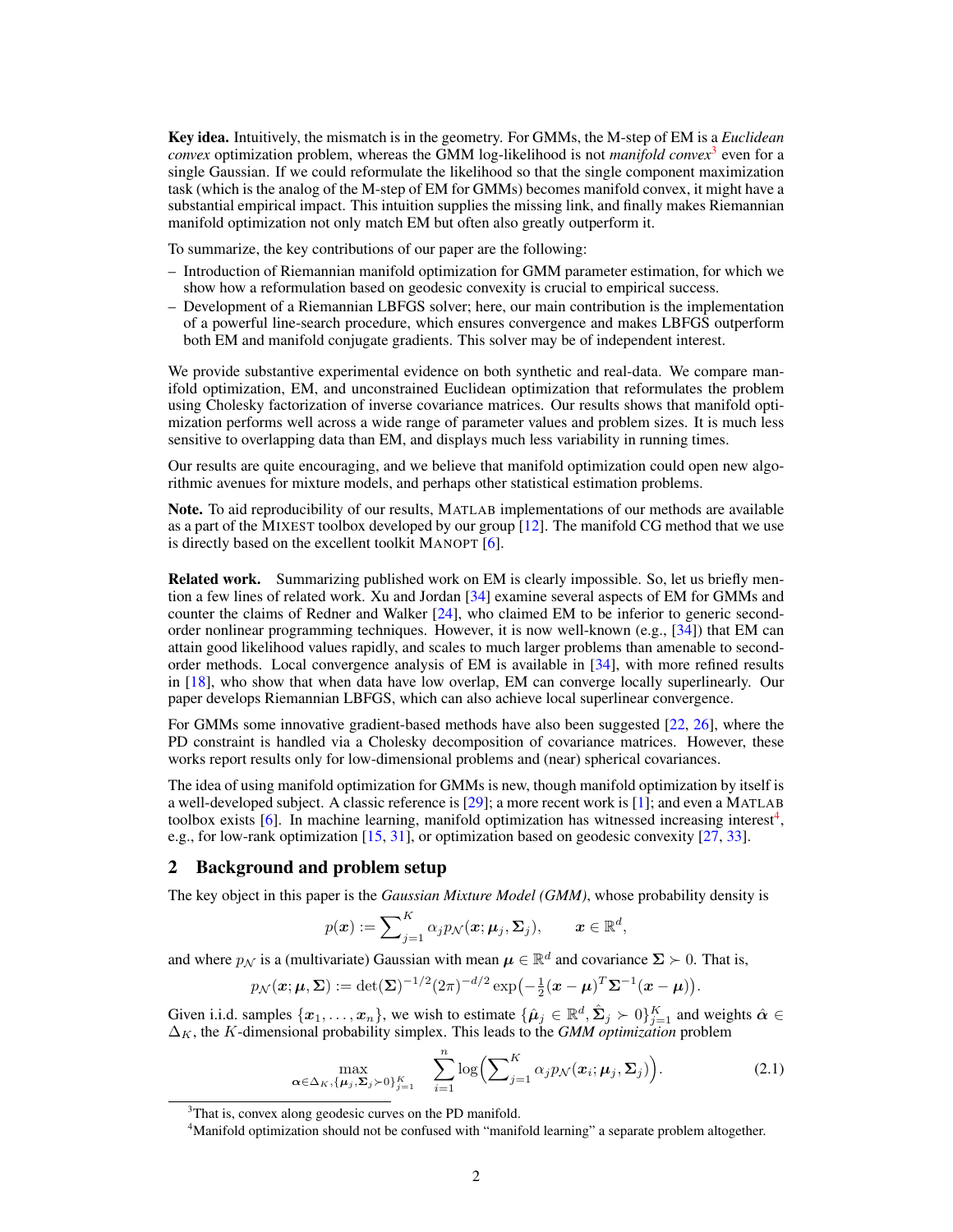Solving Problem  $(2.1)$  can in general require exponential time  $[20]$ <sup>[5](#page-2-1)</sup>. However, our focus is more pragmatic: similar to EM, we also seek to efficiently compute local solutions. Our methods are set in the framework of manifold optimization  $[1, 29]$  $[1, 29]$  $[1, 29]$ ; so let us now recall some material on manifolds.

#### 2.1 Manifolds and geodesic convexity

A smooth manifold is a non-Euclidean space that locally resembles Euclidean space [\[17\]](#page-8-23). For optimization, it is more convenient to consider Riemannian manifolds (smooth manifolds equipped with an inner product on the tangent space at each point). These manifolds possess structure that allows one to extend the usual nonlinear optimization algorithms  $[1, 29]$  $[1, 29]$  $[1, 29]$  to them.

Algorithms on manifolds often rely on *geodesics*, i.e., curves that join points along shortest paths. Geodesics help generalize Euclidean convexity to *geodesic convexity*. In particular, say M is a Riemmanian manifold, and  $x, y \in \mathcal{M}$ ; also let  $\gamma$  be a geodesic joining x to y, such that

$$
\gamma_{xy} : [0,1] \to \mathcal{M}, \quad \gamma_{xy}(0) = x, \ \gamma_{xy}(1) = y.
$$

Then, a set  $A \subseteq M$  is *geodesically convex* if for all  $x, y \in A$  there is a geodesic  $\gamma_{xy}$  contained within A. Further, a function  $f : \mathcal{A} \to \mathbb{R}$  is geodesically convex if for all  $x, y \in \mathcal{A}$ , the composition  $f \circ \gamma_{x,y} : [0,1] \to \mathbb{R}$  is convex in the usual sense.

The manifold of interest to us is  $\mathbb{P}^d$ , the manifold of  $d \times d$  symmetric positive definite matrices. At any point  $\Sigma \in \mathbb{P}^d$ , the tangent space is isomorphic to set of symmetric matrices; and the Riemannian metric at  $\Sigma$  is given by tr( $\Sigma^{-1}d\Sigma\Sigma^{-1}d\Sigma$ ). This metric induces the geodesic [\[3,](#page-8-11) Ch. 6]

$$
\gamma_{\Sigma_1,\Sigma_2}(t) := \Sigma_1^{1/2} (\Sigma_1^{-1/2} \Sigma_2 \Sigma_1^{-1/2})^t \Sigma_1^{1/2}, \quad 0 \le t \le 1.
$$

Thus, a function  $f : \mathbb{P}^d \to \mathbb{R}$  if geodesically convex on a set A if it satisfies

$$
f(\gamma_{\Sigma_1,\Sigma_2}(t)) \le (1-t)f(\Sigma_1)+tf(\Sigma_2), \qquad t \in [0,1], \ \Sigma_1, \Sigma_2 \in \mathcal{A}.
$$

Such functions can be nonconvex in the Euclidean sense, but are globally optimizable due to geodesic convexity. This property has been important in some matrix theoretic applications [\[3,](#page-8-11) [28\]](#page-8-24), and has gained more extensive coverage in several recent works [\[25,](#page-8-25) [27,](#page-8-10) [33\]](#page-8-21).

We emphasize that even though the mixture cost  $(2.1)$  is not geodesically convex, for GMM optimization geodesic convexity seems to play a crucial role, and it has a huge impact on convergence speed. This behavior is partially expected and analogous to EM, where a convex M-Step makes the overall method much more practical. Let us now use this intuition to elicit geodesic convexity.

#### <span id="page-2-0"></span>2.2 Problem reformulation

We begin with parameter estimation for a single Gaussian: although this has a closed-form solution (which ultimately benefits EM), it requires more subtle handling when using manifold optimization. Consider the following maximum likelihood parameter estimation for a single Gaussian:

<span id="page-2-2"></span>
$$
\max_{\mu,\Sigma\succ 0} \mathcal{L}(\mu,\Sigma) := \sum_{i=1}^n \log p_{\mathcal{N}}(\boldsymbol{x}_i;\mu,\Sigma). \tag{2.2}
$$

Although [\(2.2\)](#page-2-2) is a Euclidean convex problem, it is *not* geodesically convex on its domain  $\mathbb{R}^d \times \mathbb{P}^d$ , which makes it geometrically handicapped when applying manifold optimization. To overcome this problem, we invoke a simple reparametrization<sup>[6](#page-2-3)</sup> that has far-reaching impact. More precisely, we augment the sample vectors  $x_i$  to instead consider  $y_i^T = [x_i^T 1]$ . Therewith, [\(2.2\)](#page-2-2) turns into

<span id="page-2-5"></span>
$$
\max_{\mathbf{S}\succ\mathbf{0}}\hat{\mathcal{L}}(\mathbf{S}):=\sum_{i=1}^{n}\log q_{\mathcal{N}}(\mathbf{y}_i;\mathbf{S}),\tag{2.3}
$$

where  $q_N(\mathbf{y}_i; \mathbf{S}) := \sqrt{2\pi} \exp(\frac{1}{2}) p_N(\mathbf{y}_i; \mathbf{0}, \mathbf{S})$  $q_N(\mathbf{y}_i; \mathbf{S}) := \sqrt{2\pi} \exp(\frac{1}{2}) p_N(\mathbf{y}_i; \mathbf{0}, \mathbf{S})$  $q_N(\mathbf{y}_i; \mathbf{S}) := \sqrt{2\pi} \exp(\frac{1}{2}) p_N(\mathbf{y}_i; \mathbf{0}, \mathbf{S})$ . Proposition 1 states the key property of [\(2.3\)](#page-2-5).

<span id="page-2-4"></span>**Proposition 1.** *The map*  $\phi(S) \equiv -\widehat{\mathcal{L}}(S)$ *, where*  $\widehat{\mathcal{L}}(S)$  *is as in* [\(2.3\)](#page-2-5)*, is geodesically convex.* 

We omit the proof due to space limits; see [\[13\]](#page-8-26) for details. Alternatively, see [\[28\]](#page-8-24) for more general results on geodesic convexity.

Theorem [2.1](#page-3-0) shows that the solution to  $(2.3)$  yields the solution to the original problem  $(2.2)$  too.

<span id="page-2-1"></span> $5$ Though under very strong assumptions, it has polynomial smoothed complexity [\[11\]](#page-8-27).

<span id="page-2-3"></span><sup>&</sup>lt;sup>6</sup>This reparametrization in itself is probably folklore; its role in GMM optimization is what is crucial here.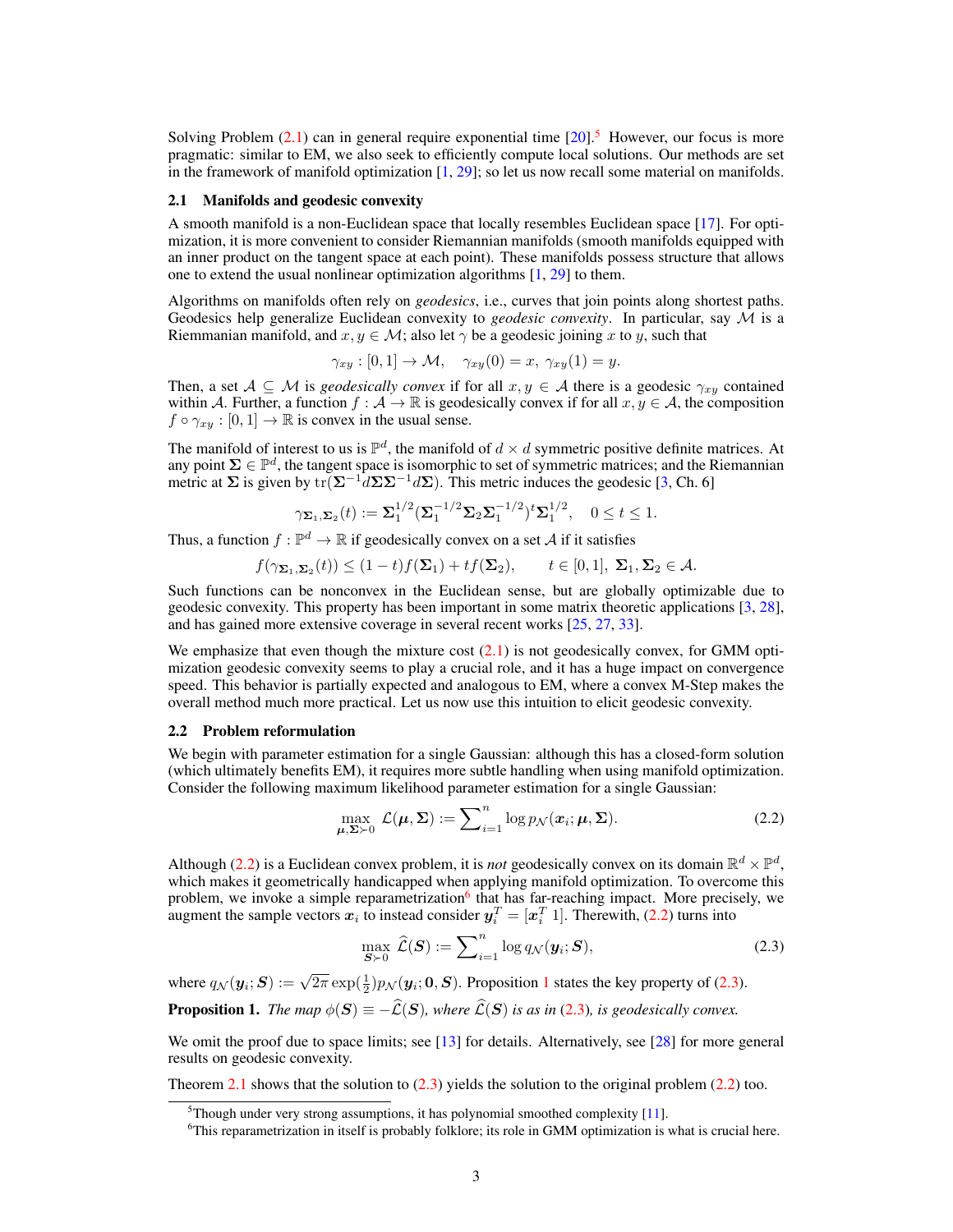

<span id="page-3-2"></span>Figure 1: The effect of reformulation in convergence speed of manifold CG and manifold LBFGS methods  $(d = 35)$ ; note that the x-axis (time) is on a logarithmic scale.

<span id="page-3-0"></span>**Theorem 2.1.** *If*  $\mu^*$ ,  $\Sigma^*$  *maximize* [\(2.2\)](#page-2-2)*, and if*  $S^*$  *maximizes* [\(2.3\)](#page-2-5)*, then*  $\widehat{\mathcal{L}}(S^*) = \mathcal{L}(\mu^*, \Sigma^*)$  for

$$
\boldsymbol{S}^* = \begin{pmatrix} \boldsymbol{\Sigma}^* + \boldsymbol{\mu}^* \boldsymbol{\mu}^{*T} & \boldsymbol{\mu}^* \\ \boldsymbol{\mu}^{*T} & 1 \end{pmatrix}
$$

.

*Proof.* We express S by new variables U, t and s by writing  $S = \begin{pmatrix} U + stt^T & st \\ stT & st \end{pmatrix}$  $st^T$  s . The objective function  $\widehat{\mathcal{L}}(\mathbf{S})$  in terms of the new parameters becomes

$$
\widehat{\mathcal{L}}(\bm{U},\bm{t},s) = \frac{n}{2} - \frac{d}{2}\log(2\pi) - \frac{n}{2}\log s - \frac{n}{2}\log\det(\bm{U}) - \sum_{i=1}^{n} \frac{1}{2}(\bm{x}_i - \bm{t})^T \bm{U}^{-1}(\bm{x}_i - \bm{t}) - \frac{n}{2s}.
$$

Optimizing  $\hat{\mathcal{L}}$  over  $s > 0$  we see that  $s^* = 1$  must hold. Hence, the objective reduces to a ddimensional Gaussian log-likelihood, for which clearly  $U^* = \Sigma^*$  and  $t^* = \mu^*$ .  $\Box$ 

Theorem [2.1](#page-3-0) shows that reformulation  $(2.3)$  is "faithful," as it leaves the optimum unchanged. Theorem [2.2](#page-3-1) proves a local version of this result for GMMs.

<span id="page-3-1"></span>Theorem 2.2. *A local maximum of the reparameterized GMM log-likelihood*

$$
\widehat{\mathcal{L}}(\{\boldsymbol{S}_j\}_{j=1}^K) := \sum\nolimits_{i=1}^n \log \left( \sum\nolimits_{j=1}^K \alpha_j q_{\mathcal{N}}(\boldsymbol{y}_i; \boldsymbol{S}_j) \right)
$$

*is a local maximum of the original log-likelihood*

$$
\mathcal{L}(\{\boldsymbol{\mu}_j, \boldsymbol{\Sigma}_j\}_{j=1}^K) := \sum\nolimits_{i=1}^n \log \left( \sum\nolimits_{j=1}^K \alpha_j p_{\mathcal{N}}(\boldsymbol{x}_i | \boldsymbol{\mu}_j, \boldsymbol{\Sigma}_j) \right).
$$

The proof can be found in [\[13\]](#page-8-26).

Theorem [2.2](#page-3-1) shows that we can replace problem  $(2.1)$  by one whose local maxima agree with those of [\(2.1\)](#page-1-2), and whose individual components are geodesically convex. Figure [1](#page-3-2) shows the true import of our reformulation: the dramatic impact on the empirical performance of Riemmanian Conjugate-Gradient (CG) and Riemannian LBFGS for GMMs is unmistakable.

The final technical piece is to replace the simplex constraint  $\alpha \in \Delta_K$  to make the problem un-constrained. We do this via a commonly used change of variables [\[14\]](#page-8-28):  $\eta_k = \log(\frac{\alpha_k}{\alpha_K})$  for  $k = 1, \ldots, K - 1$ . Assuming  $\eta_K = 0$  is a constant, the final GMM optimization problem is:

<span id="page-3-3"></span>
$$
\max_{\{\mathbf{S}_j \succ 0\}_{j=1}^K, \{\eta_j\}_{j=1}^{K-1}} \widehat{\mathcal{L}}(\{\mathbf{S}_j\}_{j=1}^K, \{\eta_j\}_{j=1}^{K-1}) := \sum_{i=1}^n \log \Bigl(\sum_{j=1}^K \frac{\exp(\eta_j)}{\sum_{k=1}^K \exp(\eta_k)} q_{\mathcal{N}}(\mathbf{y}_i; \mathbf{S}_j)\Bigr) \tag{2.4}
$$

We view [\(2.4\)](#page-3-3) as a manifold optimization problem; specifically, it is an optimization problem on the product manifold  $\left(\prod_{j=1}^K \mathbb{P}^d\right) \times \mathbb{R}^{K-1}$ . Let us see how to solve it.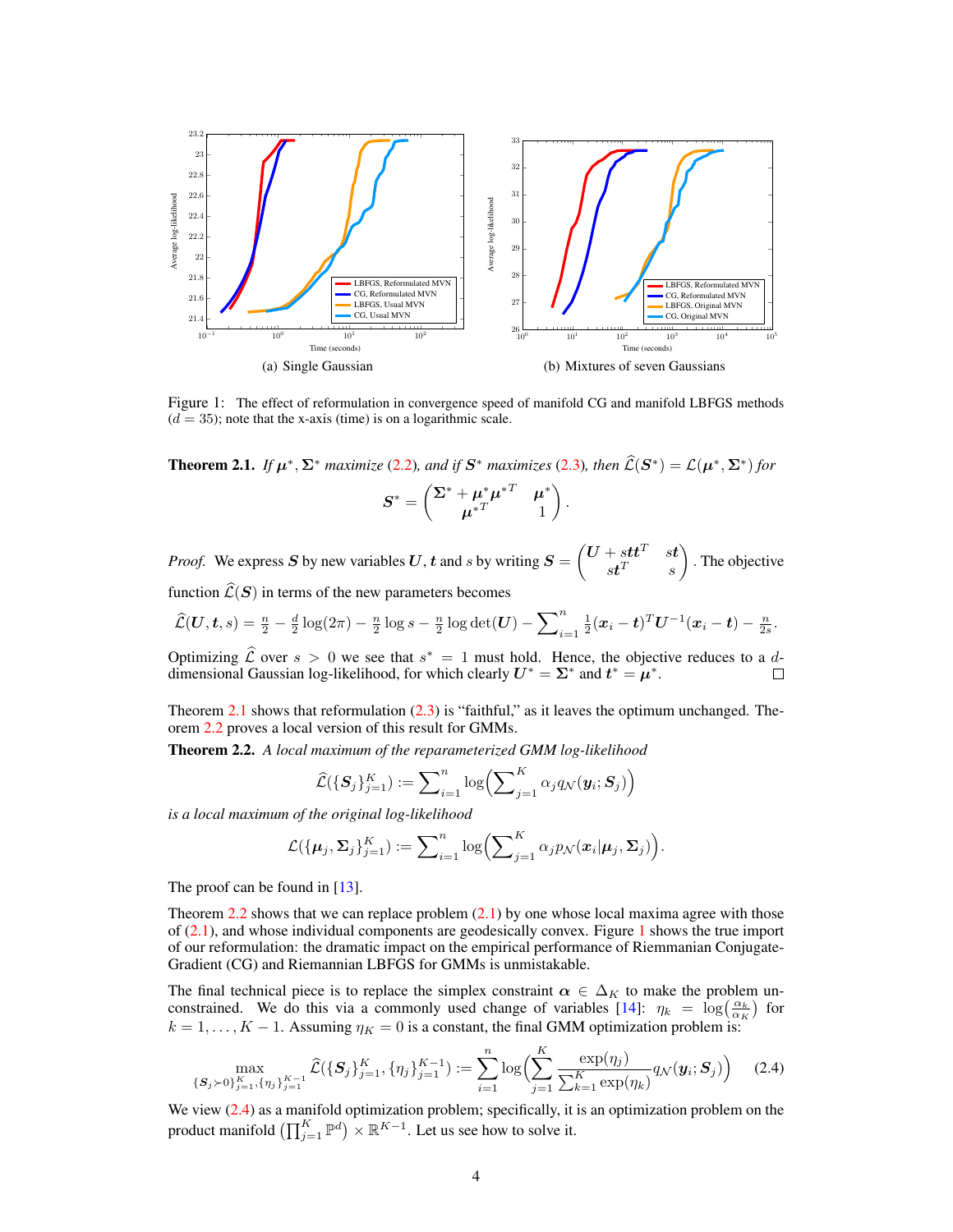# 3 Manifold Optimization

In unconstrained Euclidean optimization, typically one iteratively (i) finds a descent direction; and (ii) performs a line-search to obtain sufficient decrease and ensure convergence. On a Riemannian manifold, the descent direction is computed on the tangent space (this space varies (smoothly) as one moves along the manifold). At a point X, the tangent space  $T_X$  is the approximating vector space (see Fig. [2\)](#page-4-0). Given a descent direction  $\xi_X \in T_X$ , line-search is performed along a smooth curve on the manifold (red curve in Fig. [2\)](#page-4-0). The derivative of this curve at  $X$  equals the descent direction  $\xi_X$ . We refer the reader to [\[1,](#page-8-12) [29\]](#page-8-18) for an in depth introduction to manifold optimization.

Successful large-scale Euclidean methods such as conjugate-gradient and LBFGS combine gradients at the current point with gradients and descent directions from previous points to obtain a new descent direction. To adapt such algorithms to manifolds, in addition to defining gradients on manifolds, we also need to define how to transport vectors in a tangent space at one point to vectors in a different tangent space at another point.

On Riemannian manifolds, the gradient is simply a direction on the tangent space, where the inner-product of the gradient with another direction in the tangent space gives the directional derivative of the function. Formally, if  $g_X$ defines the inner product in the tangent space  $T_X$ , then

$$
Df(X)\xi = g_X(\text{grad}f(X), \xi), \text{ for } \xi \in T_X.
$$

Given a descent direction in the tangent space, the curve along which we perform line-search can be a geodesic. A



<span id="page-4-0"></span>Figure 2: Visualization of line-search on a manifold:  $X$  is a point on the manifold,  $T_X$ is the tangent space at the point  $X, \xi_X$  is a descent direction at  $X$ ; the red curve is the curve along which line-search is performed.

map that takes the direction and a step length to obtain a corresponding point on the geodesic is called an *exponential map*. Riemannian manifolds are also equipped with a natural way of transporting vectors on geodesics, which is called parallel transport. Intuitively, a parallel transport is a differential map with zero derivative along the geodesics. Using the above ideas, Algorithm [1](#page-4-1) sketches a generic manifold optimization algorithm.

<span id="page-4-1"></span>

| Algorithm 1: Sketch of an optimization algorithm (CG, LBFGS) to minimize $f(X)$ on a manifold |  |  |
|-----------------------------------------------------------------------------------------------|--|--|
|                                                                                               |  |  |

**Given:** Riemannian manifold M with Riemannian metric q; parallel transport  $T$  on M; exponential map R; initial value  $X_0$ ; a smooth function f for  $k = 0, 1, \ldots$  do

Obtain a descent direction based on stored information and grad $f(X_k)$  using metric g and transport  $\mathcal T$ Use line-search to find  $\alpha$  such that it satisfies appropriate (descent) conditions

Calculate the retraction / update  $X_{k+1} = R_{X_k}(\alpha \xi_k)$ 

Based on the memory and need of algorithm store  $X_k$ , grad $f(X_k)$  and  $\alpha \xi_k$ end for

return estimated minimum  $X_k$ 

Note that Cartesian products of Riemannian manifolds are again Riemannian, with the exponential map, gradient and parallel transport defined as the Cartesian product of individual expressions; the inner product is defined as the sum of inner product of the components in their respective manifolds. Different variants of Riemannian LBFGS can be obtained depending where to perform the vector

| <b>Definition</b>                                                        | <b>Expression for PSD matrices</b>                                                        |
|--------------------------------------------------------------------------|-------------------------------------------------------------------------------------------|
| Tangent space                                                            | Space of symmetric matrices                                                               |
| Metric between two tangent vectors $\xi$ , $\eta$ at $\Sigma$            | $q_{\Sigma}(\xi, \eta) = \text{tr}(\Sigma^{-1} \xi \Sigma^{-1} \eta)$                     |
| Gradient at $\Sigma$ if Euclidean gradient is $\nabla f(\Sigma)$         | $grad f(\Sigma) = \frac{1}{2}\Sigma (\nabla f(X) + \nabla f(X)^T)\Sigma$                  |
| Exponential map at point $\Sigma$ in direction $\xi$                     | $R_{\Sigma}(\xi) = \Sigma \exp(\Sigma^{-1}\xi)$                                           |
| Parallel transport of tangent vector $\xi$ from $\Sigma_1$ to $\Sigma_2$ | $\mathcal{T}_{\Sigma_1,\Sigma_2}(\xi) = E \xi E^T$ , $E = (\Sigma_2 \Sigma_1^{-1})^{1/2}$ |

Table 1: Summary of key Riemannian objects for the PD matrix manifold.

transport. We found that the version developed in [\[28\]](#page-8-24) gives the best performance, once we combine it with a line-search algorithm satisfying Wolfe conditions. We present the crucial details below.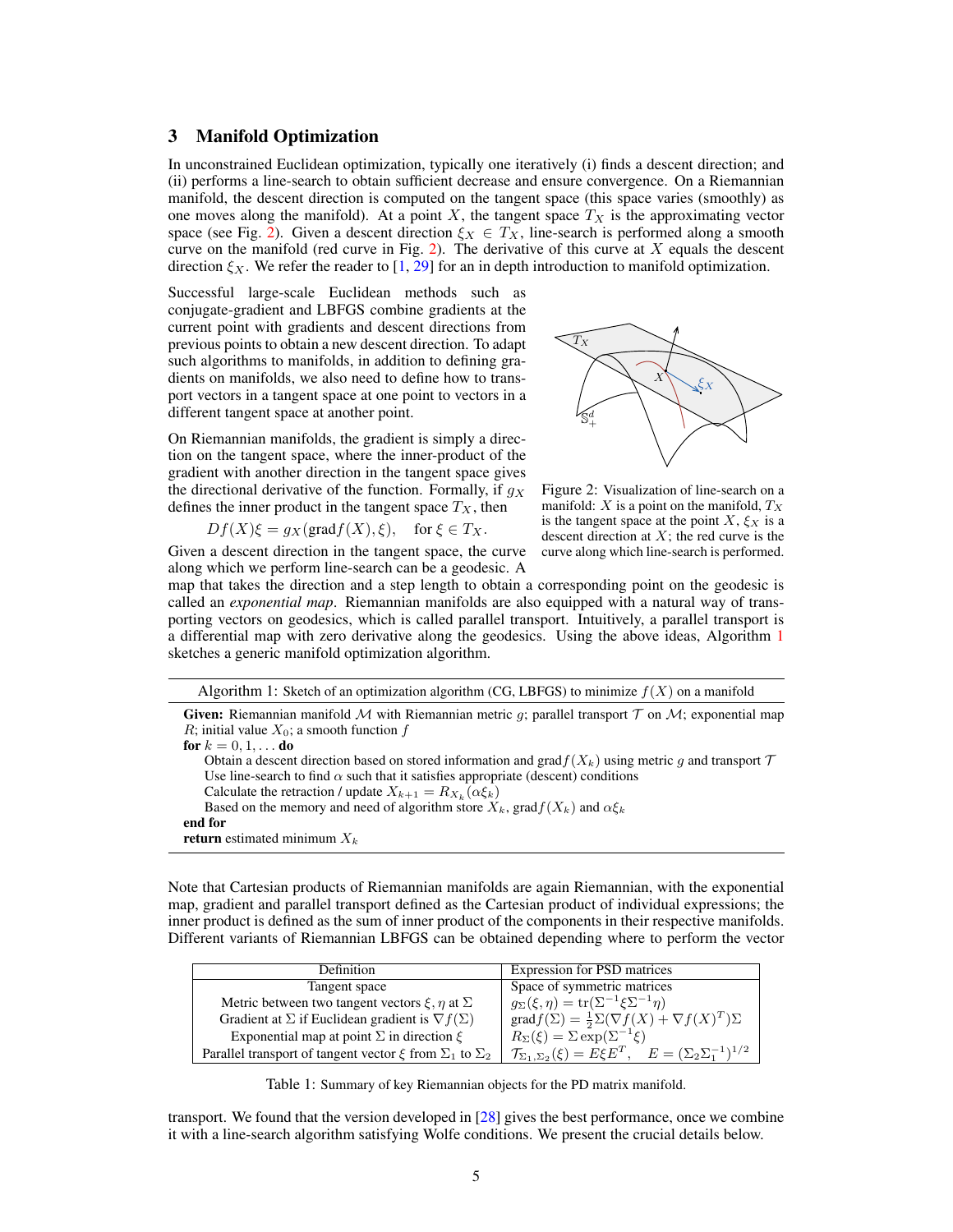#### 3.1 Line-search algorithm satisfying Wolfe conditions

To ensure Riemannian LBFGS always produces a descent direction, it is necessary to ensure that the line-search algorithm satisfies Wolfe conditions [\[25\]](#page-8-25). These conditions are given by:

$$
f(R_{X_k}(\alpha \xi_k)) \le f(X_k) + c_1 \alpha Df(X_k)\xi_k,\tag{3.1}
$$

$$
Df(X_{k+1})\xi_{k+1} \ge c_2 Df(X_k)\xi_k,\tag{3.2}
$$

where  $0 < c_1 < c_2 < 1$ . Note that  $\alpha Df(X_k)\xi_k = g_{X_k}(\text{grad}f(X_k), \alpha \xi_k)$ , i.e., the derivative of  $f(X_k)$  in the direction  $\alpha \xi_k$  is the inner product of descent direction and gradient of the function. Practical line-search algorithms implement a stronger (Wolfe) version of [\(3.2\)](#page-5-0) that enforces

<span id="page-5-0"></span>
$$
|Df(X_{k+1})\xi_{k+1}| \le c_2 Df(X_k)\xi_k.
$$

Similar to the Euclidean case, our line-search algorithm is also divided into two phases: bracketing and zooming [\[23\]](#page-8-29). During bracketing, we compute an interval such that a point satisfying Wolfe conditions can be found in this interval. In the zooming phase, we obtain such a point in the determined interval. The one-dimensional function and its gradient used by the line-search are

$$
\phi(\alpha) = f(R_{X_k}(\alpha \xi_k)), \qquad \phi'(\alpha) = \alpha Df(X_k)\xi_k.
$$

The algorithm is essentially the same as the line-search in the Euclidean space; the reader can also see its manifold incarnation in [\[13\]](#page-8-26). Theory behind how this algorithm is guaranteed to find a steplength satisfying (strong) Wolfe conditions can be found in [\[23\]](#page-8-29).

A good choice of initial step-length  $\alpha_1$  can greatly speed up the line-search. We propose the following choice that turns out to be quite effective in our experiments:

<span id="page-5-1"></span>
$$
\alpha_1 = 2 \frac{f(X_k) - f(X_{k-1})}{Df(X_k)\xi_k}.
$$
\n(3.3)

Equation [\(3.3\)](#page-5-1) is obtained by finding  $\alpha^*$  that minimizes a quadratic approximation of the function along the geodesic through the previous point (based on  $f(X_{k-1}), f(X_k)$  and  $Df(X_{k-1})\xi_{k-1}$ ):

<span id="page-5-2"></span>
$$
\alpha^* = 2 \frac{f(X_k) - f(X_{k-1})}{Df(X_{k-1})\xi_{k-1}}.
$$
\n(3.4)

Then assuming that first-order change will be the same as in the previous step, we write

<span id="page-5-3"></span>
$$
\alpha^* Df(X_{k-1})\xi_{k-1} \approx \alpha_1 Df(X_k)\xi_k. \tag{3.5}
$$

Combining [\(3.4\)](#page-5-2) and [\(3.5\)](#page-5-3), we obtain our estimate  $\alpha_1$  expressed in [\(3.3\)](#page-5-1). Nocedal and Wright [\[23\]](#page-8-29) suggest using either  $\alpha^*$  of [\(3.4\)](#page-5-2) for the initial step-length  $\alpha_1$ , or using [\(3.5\)](#page-5-3) where  $\alpha^*$  is set to be the step-length obtained in the line-search in the previous point. We observed that if one instead uses [\(3.3\)](#page-5-1) instead, one obtains substantially better performance than the other two approaches.

## 4 Experimental Results

We have performed numerous experiments to examine effectiveness of our method. Below we report performance comparisons on both real and simulated data. In all experiments, we initialize the mixture parameters for all methods using k-means++ [\[2\]](#page-8-30). All methods also use the same termination criteria: they stop either when the difference of *average log-likelihood* (i.e.,  $\frac{1}{n}$ log-likelihood) between consecutive iterations falls below 10<sup>-6</sup>, or when the number of iterations exceeds 1500. More extensive empirical results can be found in the longer version of this paper [\[13\]](#page-8-26).

#### Simulated Data

EM's performance is well-known to depend on the degree of separation of the mixture components [\[18,](#page-8-15) [34\]](#page-8-7). To assess the impact of this separation on our methods, we generate data as proposed in [\[8,](#page-8-31) [32\]](#page-8-32). The distributions are chosen so their means satisfy the following inequality:

$$
\forall_{i\neq j}: \|{\boldsymbol m}_i-{\boldsymbol m}_j\|\geq c\max_{i,j}\{\operatorname{tr}(\boldsymbol \Sigma_i), \operatorname{tr}(\boldsymbol \Sigma_j)\},
$$

where  $c$  models the degree of separation. Since mixtures with high eccentricity (i.e., the ratio of the largest eigenvalue of the covariance matrix to its smallest eigenvalue) have smaller overlap, in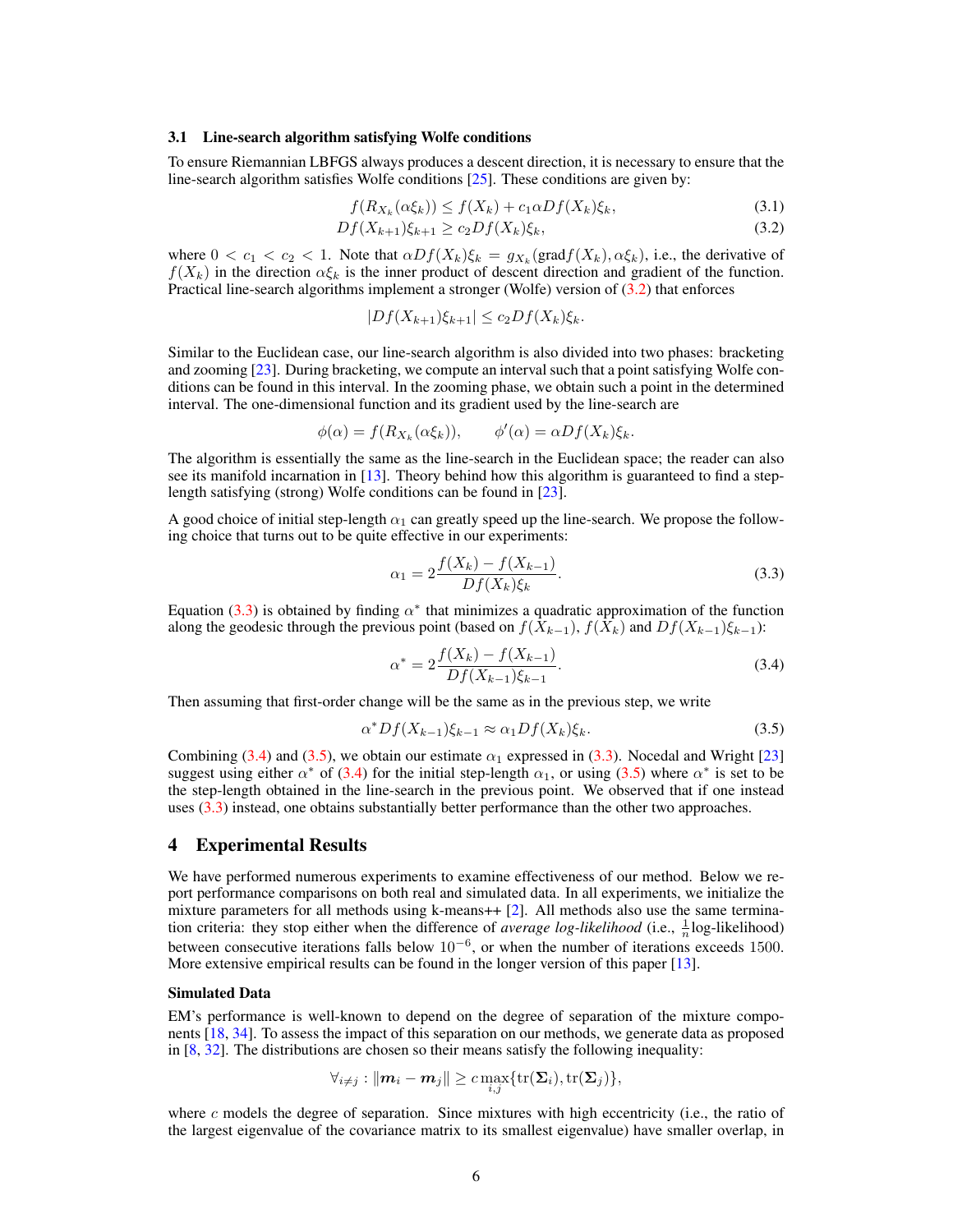|         |       | <b>EM</b> Original |         | <b>LBFGS Reformulated</b> |         | <b>CG</b> Reformulated |         | CG Original       |         |
|---------|-------|--------------------|---------|---------------------------|---------|------------------------|---------|-------------------|---------|
|         |       | Time(s)<br>ALL     |         | Time(s)                   | ALL     | Time(s)                | ALL     | Time $(s)$        | ALL     |
| $c=0.2$ | $K=2$ | $1.1 \pm 0.4$      | $-10.7$ | $5.6 \pm 2.7$             | $-10.7$ | $3.7 \pm 1.5$          | $-10.8$ | $23.8 \pm 23.7$   | $-10.7$ |
|         | $K=5$ | $30.0 \pm 45.5$    | $-12.7$ | $49.2 \pm 35.0$           | $-12.7$ | $47.8 \pm 40.4$        | $-12.7$ | $206.0 \pm 94.2$  | $-12.8$ |
| $c=1$   | $K=2$ | $0.5 \pm 0.2$      | $-10.4$ | $3.1 \pm 0.8$             | $-10.4$ | $2.6 \pm 0.6$          | $-10.4$ | $25.6 \pm 13.6$   | $-10.4$ |
|         | $K=5$ | $104.1 \pm 113.8$  | $-13.4$ | $79.9 \pm 62.8$           | $-13.3$ | $45.8 \pm 30.4$        | $-13.3$ | $144.3 \pm 48.1$  | $-13.3$ |
| $c=5$   | $K=2$ | $0.2 \pm 0.2$      | $-11.0$ | $3.4 \pm 1.4$             | $-11.0$ | $2.8 \pm 1.2$          | $-11.0$ | $43.2 \pm 38.8$   | $-11.0$ |
|         | $K=5$ | $38.8 \pm 65.8$    | $-12.8$ | $41.0 \pm 45.7$           | $-12.8$ | $29.2 \pm 36.3$        | $-12.8$ | $197.6 \pm 118.2$ | $-12.8$ |

<span id="page-6-0"></span>Table 2: Speed and average log-likelihood (ALL) comparisons for  $d = 20$ ,  $e = 10$  (each row reports values averaged over 20 runs over *different* datasets, so the ALL values are not comparable to each other).

|         |       | <b>EM</b> Original |      | <b>LBFGS Reformulated</b> |      | <b>CG</b> Reformulated |      | CG Original       |      |
|---------|-------|--------------------|------|---------------------------|------|------------------------|------|-------------------|------|
|         |       | Time $(s)$<br>ALL  |      | Time $(s)$                | ALL  | Time $(s)$             | ALL  | Time(s)           | ALL  |
| $c=0.2$ | $K=2$ | $65.7 \pm 33.1$    | 17.6 | $39.4 \pm 19.3$           | 17.6 | $46.4 \pm 29.9$        | 17.6 | $64.0 \pm 50.4$   | 17.6 |
|         | $K=5$ | $365.6 \pm 138.8$  | 17.5 | $160.9 \pm 65.9$          | 17.5 | $207.6 \pm 46.9$       | 17.5 | $279.8 \pm 169.3$ | 17.5 |
| $c=1$   | $K=2$ | $6.0 \pm 7.1$      | 17.0 | $12.9 \pm 13.0$           | 17.0 | $15.7 \pm 17.5$        | 17.0 | $42.5 \pm 21.9$   | 17.0 |
|         | $K=5$ | $40.5 \pm 61.1$    | 16.2 | $51.6 \pm 39.5$           | 16.2 | $63.7 \pm 45.8$        | 16.2 | $203.1 \pm 96.3$  | 16.2 |
| $c=5$   | $K=2$ | $0.2 \pm 0.1$      | 17.1 | $3.0 \pm 0.5$             | 17.1 | $2.8 \pm 0.7$          | 17.1 | $19.6 \pm 8.2$    | 17.1 |
|         | $K=5$ | $17.5 \pm 45.6$    | 16.1 | $20.6 \pm 22.5$           | 16.1 | $20.3 \pm 24.1$        | 16.1 | $93.9 \pm 42.4$   | 16.1 |

<span id="page-6-1"></span>Table 3: Speed and ALL comparisons for  $d = 20$ ,  $e = 1$ .

|         |       |                    |      | CG Cholesky Original | CG Cholesky Reformulated |                   |      |                   |         |  |  |
|---------|-------|--------------------|------|----------------------|--------------------------|-------------------|------|-------------------|---------|--|--|
|         |       | $e=1$              |      | $e=10$               |                          | $e=1$             |      | $e=10$            |         |  |  |
|         |       | Time $(s)$         | ALL  | Time(s)              | ALL                      | Time(s)           | ALL  | Time(s)           | ALL     |  |  |
| $c=0.2$ | $K=2$ | $101.5 \pm 34.1$   | 17.6 | $113.9 \pm 48.1$     | $-10.7$                  | $36.7 \pm 9.8$    | 17.6 | $23.5 \pm 11.9$   | $-10.7$ |  |  |
|         | $K=5$ | $627.1 \pm 247.3$  | 17.5 | $521.9 \pm 186.9$    | $-12.7$                  | $156.7 \pm 81.1$  | 17.5 | $106.7 \pm 39.7$  | $-12.6$ |  |  |
| $c=1$   | $K=2$ | $135.2 \pm 65.4$   | 16.9 | $110.9 \pm 51.8$     | $-10.4$                  | $38.0 \pm 14.5$   | 16.9 | $49.0 \pm 17.8$   | $-10.4$ |  |  |
|         | $K=5$ | $1016.9 \pm 299.8$ | 16.2 | $358.0 \pm 155.5$    | $-13.3$                  | $266.7 \pm 140.5$ | 16.2 | $279.8 \pm 111.0$ | $-13.4$ |  |  |
| $c=5$   | $K=2$ | $55.2 \pm 27.9$    | 17.1 | $86.7 \pm 47.2$      | $-11.0$                  | $60.2 \pm 20.8$   | 17.1 | $177.6 \pm 147.6$ | $-11.0$ |  |  |
|         | $K=5$ | $371.7 \pm 281.4$  | 16.1 | $337.7 \pm 178.4$    | $-12.8$                  | $270.2 \pm 106.5$ | 16.1 | $562.1 \pm 242.7$ | $-12.9$ |  |  |

<span id="page-6-2"></span>Table 4: Speed and ALL for applying CG on Cholesky-factorized problems with  $d = 20$ .

addition to high eccentricity  $e = 10$ , we also test the (spherical) case where  $e = 1$ . We test three levels of separation  $c = 0.2$  (low),  $c = 1$  (medium), and  $c = 5$  (high). We test two different numbers of mixture components  $K = 2$  and  $K = 5$ ; we consider experiments with larger values of K in our experiments on real data. For  $e = 10$ , the results for data with dimensionality  $d = 20$  are given in Table [2.](#page-6-0) The results are obtained after running with 20 different random choices of parameters for each configuration. It is apparent that the performance of EM and Riemannian optimization with our reformulation is very similar. The variance of computation time shown by Riemmanian optimization is, however, notably smaller. Manifold optimization on the non-reformulated problem (last column) performs the worst.

In another set of simulated data experiments, we apply different algorithms to spherical data ( $e = 1$ ); the results are shown in Table [3.](#page-6-1) The interesting instance here is the case of low separation  $c = 0.2$ , where the condition number of the Hessian becomes large. As predicted by theory, the EM converges very slowly in such a case; Table [3](#page-6-1) confirms this claim. It is known that in this case, the performance of powerful optimization approaches like CG and LBFGS also degrades [\[23\]](#page-8-29). But both CG and LBFGS suffer less than EM, while LBFGS performs noticeably better than CG.

Cholesky decomposition is a commonly suggested idea for dealing with PD constraint. So, we also compare against unconstrained optimization (using Euclidean CG), where the inverse covariance matrices are Cholesky factorized. The results for the same data as in Tables [2](#page-6-0) and [3](#page-6-1) are reported in Table [4.](#page-6-2) Although the Cholesky-factorized problem proves to be much inferior to both EM and the manifold methods, our reformulation seems to also help it in several problem instances.

#### Real Data

We now present performance evaluation on a natural image dataset, where mixtures of Gaussians were reported to be a good fit to the data [\[35\]](#page-8-33). We extracted 200,000 image patches of size  $6 \times 6$  from images and subtracted the DC component, leaving us with 35-dimensional vectors. Performance of different algorithms are reported in Table [5.](#page-7-0) Similar to the simulated results, performance of EM and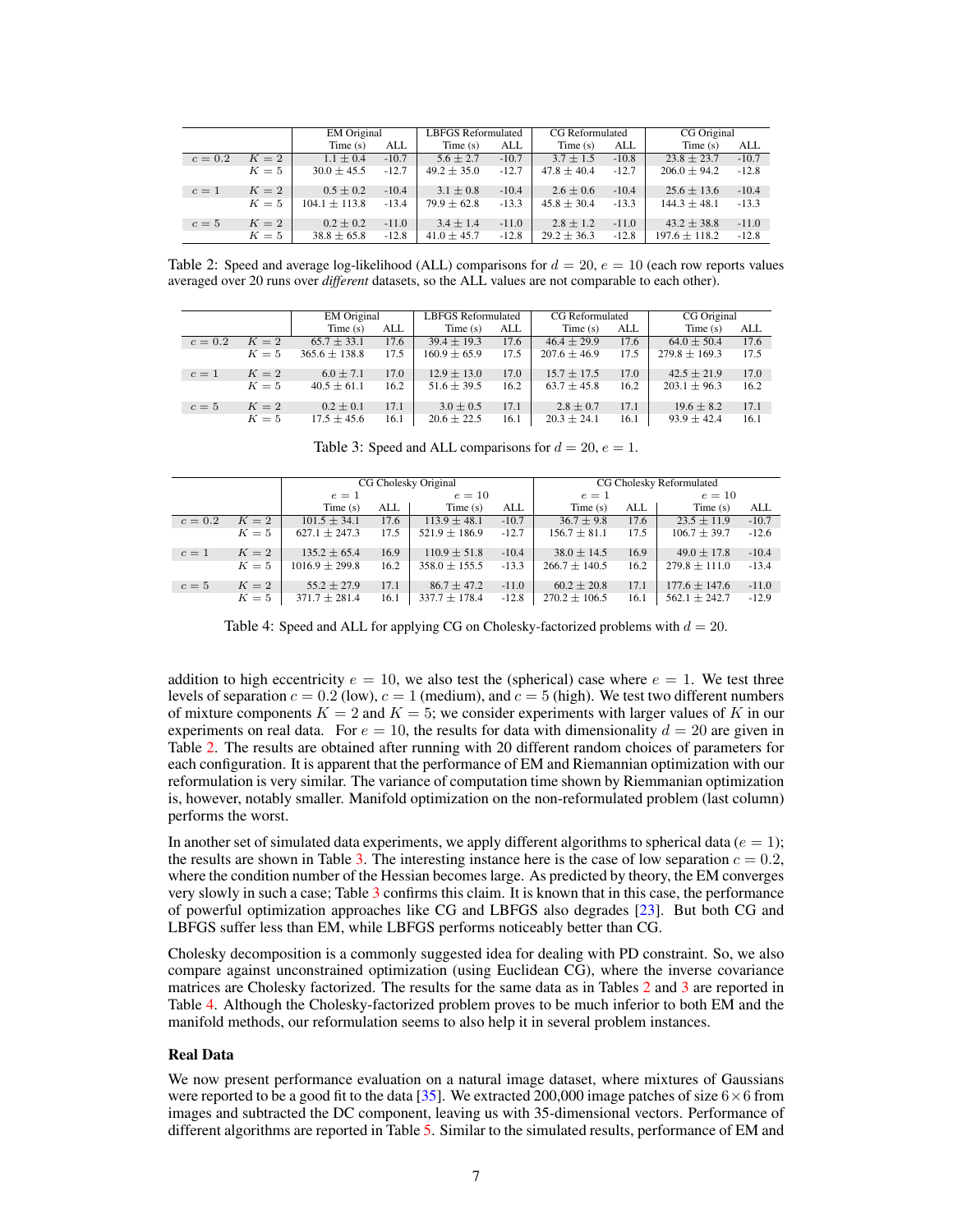|        | <b>EM</b> Algorithm |       |         | LBFGS Reformulated |         | CG Reformulated |          | <b>CG</b> Original |         | CG Cholesky Reformulated |  |
|--------|---------------------|-------|---------|--------------------|---------|-----------------|----------|--------------------|---------|--------------------------|--|
|        | Time(s)             | ALL   | Time(s) | ALL                | Time(s) | ALL             | Time(s)  | ALL                | Time(s) | ALL                      |  |
| $K=2$  | 16.61               | 29.28 | 14.23   | 29.28              | 17.52   | 29.28           | 947.35   | 29.28              | 476.77  | 29.28                    |  |
| $K=3$  | 90.54               | 30.95 | 38.29   | 30.95              | 54.37   | 30.95           | 3051.89  | 30.95              | 1046.61 | 30.95                    |  |
| $K=4$  | 165.77              | 31.65 | 106.53  | 31.65              | 153.94  | 31.65           | 6380.01  | 31.64              | 2673.21 | 31.65                    |  |
| $K=5$  | 202.36              | 32.07 | 117.14  | 32.07              | 140.21  | 32.07           | 5262.27  | 32.07              | 3865.30 | 32.07                    |  |
| $K=6$  | 228.80              | 32.36 | 245.74  | 32.35              | 281.32  | 32.35           | 10566.76 | 32.33              | 4771.36 | 32.35                    |  |
| $K=7$  | 365.28              | 32.63 | 192.44  | 32.63              | 318.95  | 32.63           | 10844.52 | 32.63              | 6819.42 | 32.63                    |  |
| $K=8$  | 596.01              | 32.81 | 332.85  | 32.81              | 536.94  | 32.81           | 14282.80 | 32.58              | 9306.33 | 32.81                    |  |
| $K=9$  | 900.88              | 32.94 | 657.24  | 32.94              | 1449.52 | 32.95           | 15774.88 | 32.77              | 9383.98 | 32.94                    |  |
| $K=10$ | 2159.47             | 33.05 | 658.34  | 33.06              | 1048.00 | 33.06           | 17711.87 | 33.03              | 7463.72 | 33.05                    |  |

<span id="page-7-5"></span><span id="page-7-3"></span><span id="page-7-0"></span>Table 5: Speed and ALL comparisons for natural image data  $d = 35$ .

<span id="page-7-2"></span>

<span id="page-7-1"></span>Figure 3: Best ALL minus current ALL values with number of function and gradient evaluations. Left: 'magic telescope'  $(K = 5, d = 10)$ . Middle: 'year predict'  $(K = 6, d = 90)$ . Right: natural images  $(K = 8, d = 35)$ .

manifold CG on the reformulated parameter space is similar. Manifold LBFGS converges notably faster (except for  $K = 6$ ) than both EM and CG. Without our reformulation, performance of the manifold methods degrades substantially. Note that for  $K = 8$  and  $K = 9$ , CG without reformulation stops prematurely because it hits the bound of a maximum 1500 iterations, and therefore its ALL is smaller than the other two methods. The table also shows results of the Cholesky-factorized (and reformulated) problem. It is more than 10 times slower than manifold optimization. Optimizing the Cholesky-factorized (non-reformulated) problem is the slowest (not shown) and it always reaches the maximum number of iterations before finding the local minimum.

Fig. [3](#page-7-1) depicts the typical behavior of our manifold optimization methods versus EM. The X-axis is the number of log-likelihood and gradient evaluations (or the number of E- and M-steps in EM). Fig. [3\(a\)](#page-7-2) and Fig. [3\(b\)](#page-7-3) are the results of fitting GMMs to the 'magic telescope' and 'year prediction' datasets<sup>[7](#page-7-4)</sup>. Fig.  $3(c)$  is the result for the natural image data of Table [5.](#page-7-0) Apparently in the initial few iterations EM is faster, but manifold optimization methods match EM in a few iterations. This is remarkable, given that manifold optimization methods need to perform line-search.

## 5 Conclusions and future work

We introduced Riemannian manifold optimization as an alternative to EM for fitting Gaussian mixture models. We demonstrated that for making manifold optimization succeed, to either match or outperform EM, it is necessary to represent the parameters in a different space and reformulate the cost function accordingly. Extensive experimentation with both experimental and real datasets yielded quite encouraging results, suggesting that manifold optimization could have the potential to open new algorithmic avenues for mixture modeling.

Several strands of practical importance are immediate (and are a part of our ongoing work): (i) extension to large-scale GMMs through stochastic optimization [\[5\]](#page-8-34); (ii) use of richer classes of priors with GMMs than the usual inverse Wishart priors (which are typically also used as they make the M-step convenient), which is actually just one instance of a geodesically convex prior that our methods can handle; (iii) incorporation of penalties for avoiding tiny clusters, an idea that fits easily in our framework but not so easily in the EM framework. Finally, beyond GMMs, extension to other mixture models will be fruitful.

<span id="page-7-4"></span><sup>7</sup>Available at UCI machine learning dataset repository via https://archive.ics.uci.edu/ml/datasets